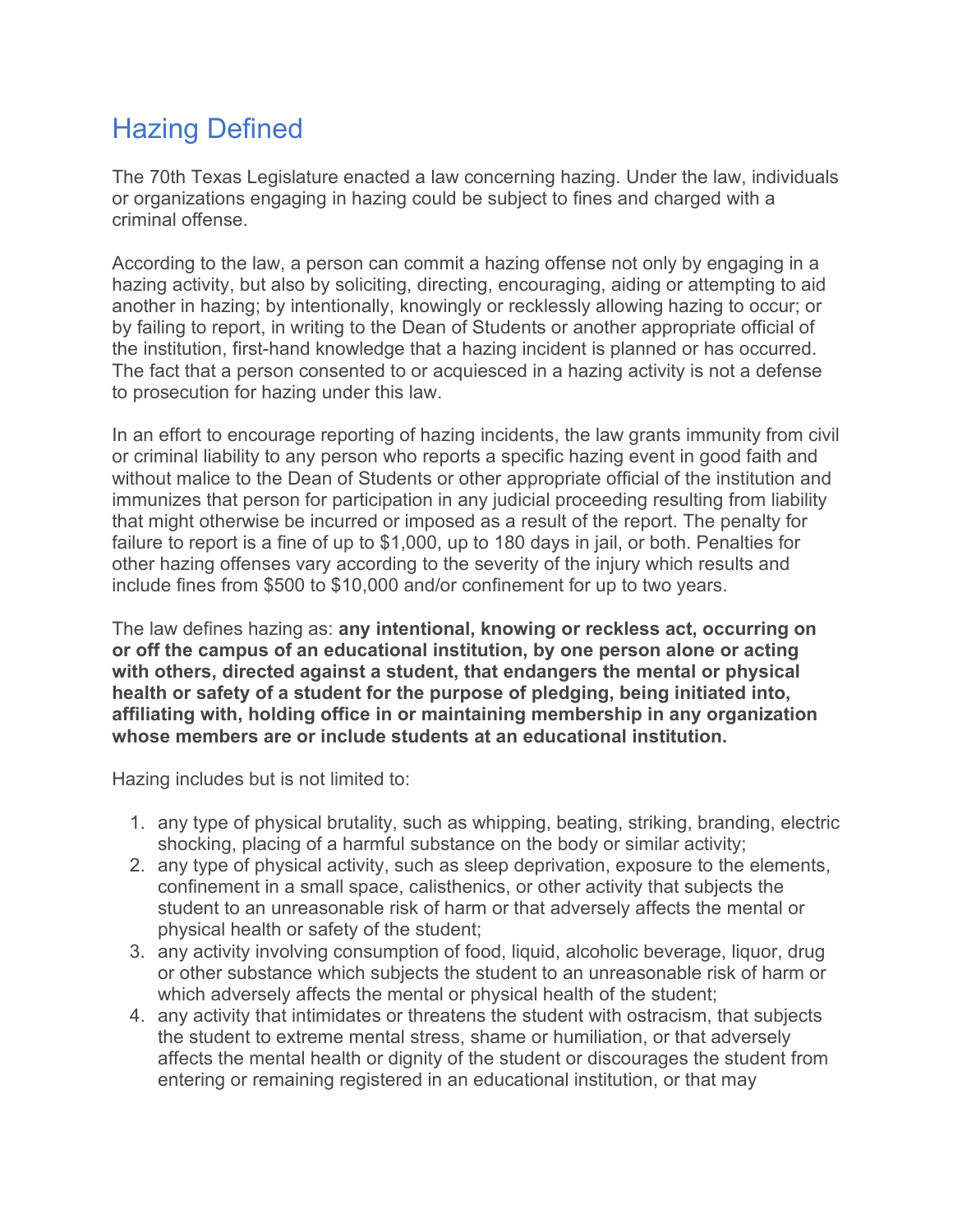reasonably be expected to cause a student to leave the organization or the institution rather than submit to acts described in this subsection;

5. any activity that induces, causes or requires the student to perform a duty or task which involves a violation of the Penal Code.

## College Disciplinary Rules

This law does not affect or in any way limit the right of the college to enforce its own rules against hazing outlined in the Student Code of Conduct.

## Dangerous or Degrading Activities

Activities which under certain conditions constitute acts which are dangerous, harmful or degrading, in violation of University rules include, but are not limited to:

- Calisthenics, such as sit-ups, push-ups or any other form of physical exercise;
- Total or partial nudity at any time;
- The eating or ingestion of any unwanted substance;
- The wearing or carrying of any embarrassing, degrading or physically burdensome article;
- Paddle swats, including the trading of swats;
- Pushing, shoving, tackling or any other physical contact;
- Throwing any substance on a person;
- Consumption of alcoholic beverages accompanied by either threats or peer pressure;
- Lineups for the purpose of interrogating, demeaning or intimidating;
- Transportation and abandonment (road trips, kidnaps, walks, rides, drops);
- Confining individuals in an area that is uncomfortable or dangerous (hot box effect, high temperature, too small);
- Any form of individual interrogation;
- Any type of servitude that is of personal benefit to the individual members;
- Wearing of embarrassing or uncomfortable clothing;
- Assigning pranks such as stealing, painting objects, harassing other organizations;
- Intentionally messing up the house or a room for clean up;
- Demeaning names;
- Yelling or screaming; and
- Requiring boxing matches or fights for entertainment.

#### Organizations Found Responsible for Accusations of **Hazing**

In accordance with requirements of the *Texas Education Code*, Section 51.936(c), the following organizations have been disciplined for hazing and/or convicted for hazing, on or off campus, during the preceding three years: